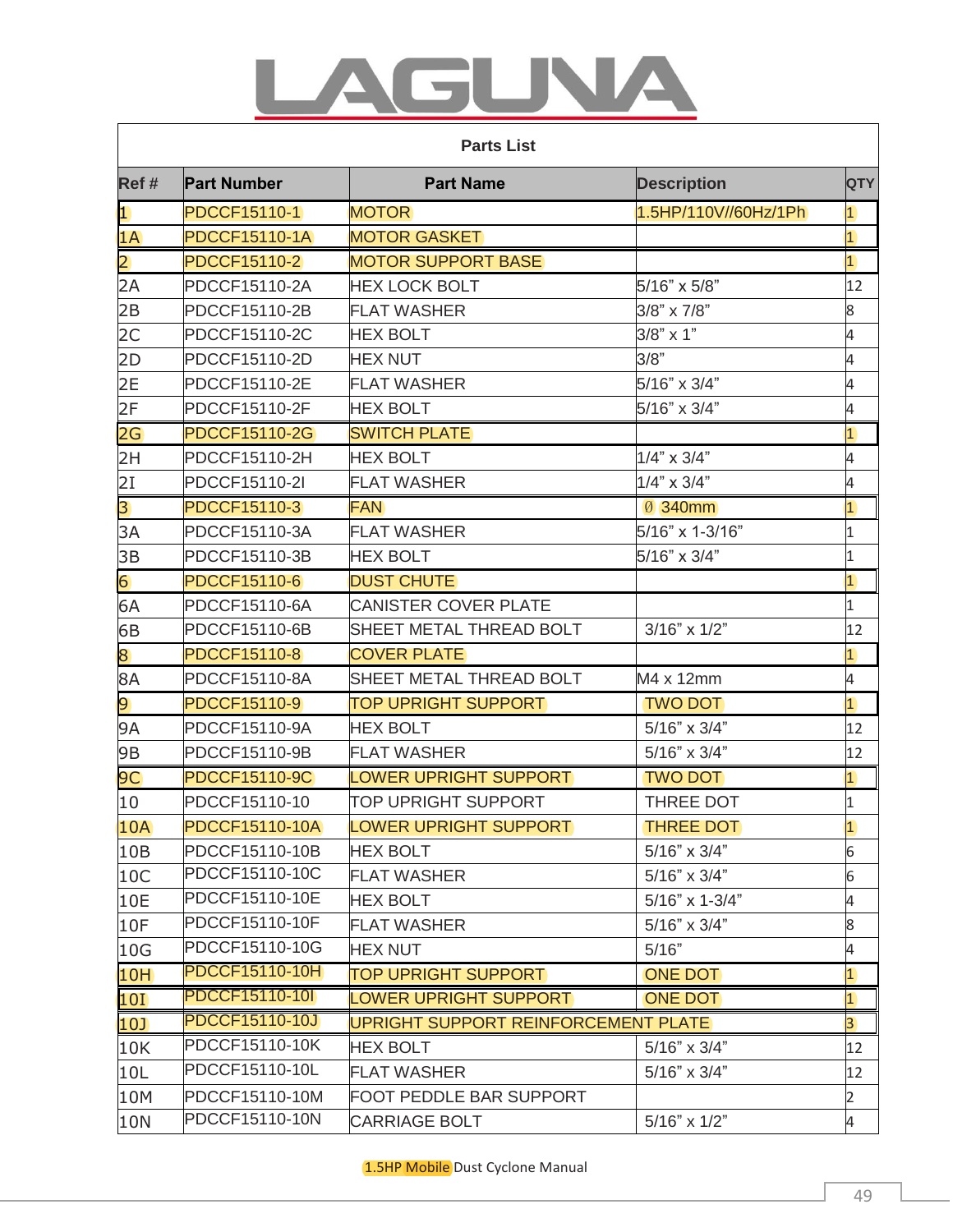## LAGUNA

| Ref #     | <b>Part Number</b>    | <b>Part Name</b>                 | <b>Description</b>  | <b>QTY</b>              |
|-----------|-----------------------|----------------------------------|---------------------|-------------------------|
| 100       | PDCCF15110-10O        | <b>FLAT WASHER</b>               | $5/16" \times 3/4"$ | 4                       |
| 10P       | PDCCF15110-10P        | <b>HEX NUT</b>                   | 5/16"               | 4                       |
| 11        | PDCCF15110-11         | <b>FOOT PEDDLE BAR</b>           |                     | $\overline{2}$          |
| 11A       | <b>PDCCF15110-11A</b> | <b>PLUG</b>                      | 25, 25              | $\overline{4}$          |
| 11B       | PDCCF15110-11B        | <b>HEX BOLT</b>                  | 3/8" x 1-13/16"     | $\overline{c}$          |
| 11D       | <b>PDCCF15110-11D</b> | <b>MOVEABLE SUPPORT BRACE</b>    | 208, 20, 21         | $\overline{2}$          |
| 11E       | PDCCF15110-11E        | <b>HEX LOCK NUT</b>              | 3/8"                | $\overline{c}$          |
| 11F       | <b>PDCCF15110-11F</b> | <b>SPRING</b>                    | 0 42 x 242mm L      | $\overline{2}$          |
| 11G       | PDCCF15110-11G        | <b>SKID BLOCK</b>                |                     | $\overline{2}$          |
| 11H       | <b>PDCCF15110-11H</b> | <b>OCTAGON DRUM FOOT PEDDLE</b>  | 520, 226, 350       | $\overline{1}$          |
| 11        | <b>PDCCF15110-11J</b> | <b>TOPPING</b>                   | 0 24mm, 30mm        | $\overline{2}$          |
| 11K       | PDCCF15110-11K        | <b>HEX BOLT</b>                  | M8 x 30mm           | $\overline{c}$          |
| 11L       | PDCCF15110-11L        | <b>HEX BOLT</b>                  | $3/8$ " x $7/8$ "   | $\overline{2}$          |
| 11M       | PDCCF15110-11M        | <b>HEX LOCK NUT</b>              | 3/8"                | $\overline{2}$          |
| 11N       | PDCCF15110-11N        | <b>HEX BOLT</b>                  | $3/8$ " x 1-1/2"    | $\overline{2}$          |
| 110       | PDCCF15110-11O        | <b>HEX LOCK NUT</b>              | 3/8"                | $\overline{2}$          |
| 12        | PDCCF15110-12         | <b>TRIANGULAR SUPPORT PLATE</b>  | 170, 102, 28        | $\overline{2}$          |
| 12A       | PDCCF15110-12A        | <b>HEX BOLT</b>                  | 5/16" x 1-3/4"      | 4                       |
| 12B       | PDCCF15110-12B        | <b>FLAT WASHER</b>               | $5/16" \times 3/4"$ | 8                       |
| 12C       | PDCCF15110-12C        | <b>HEX NUT</b>                   | 5/16"               | 4                       |
| 13        | PDCCF15110-13         | <b>LOWER SUPPORT PLATE</b>       | 30, 28, 98          | $\overline{2}$          |
| 14        | PDCCF15110-14V2       | <b>PLASTIC BAG</b>               | Ø 610 x 1200mm      | 3                       |
| 15        | PDCCF15110-15         | <b>BASE</b>                      |                     | $\overline{1}$          |
| 15A       | PDCCF15110-15A        | <b>HEX BOLT</b>                  | $3/8$ " x $3/4$ "   | $\overline{6}$          |
| 15B       | PDCCF15110-15B        | <b>FLAT WASHER</b>               | $3/8" \times 7/8"$  | 6                       |
| 15C       | <b>PDCCF15110-15C</b> | <b>SWIVEL CASTER</b>             | 4"                  | $\overline{2}$          |
| 15D       | PDCCF15110-15D        | <b>FLAT WASHER</b>               | 5/16" x 3/4"        | 16                      |
| 15E       | PDCCF15110-15E        | <b>HEX BOLT</b>                  | 5/16" x 3/4"        | 16                      |
| 15F       | PDCCF15110-15F        | <b>HEX BOLT</b>                  | $5/16" \times 3/4"$ | 4                       |
| 15G       | PDCCF15110-15G        | <b>FLAT WASHER</b>               | $5/16" \times 3/4"$ | 4                       |
| 15H       | PDCCF15110-15H        | <b>RIVET NUT</b>                 | 1/4"                | $\overline{2}$          |
| 15I       | PDCCF15110-15I        | <b>RIVET NUT</b>                 | 3/8"                | 6                       |
| 15J       | PDCCF15110-15J        | <b>RIVET NUT</b>                 | 5/16"               | 5                       |
| 15K       | <b>PDCCF15110-15K</b> | <b>SWIVEL CASTER WITH BRAKES</b> | 4"                  | $\overline{\mathbf{2}}$ |
| <b>16</b> | PDCCF15110-16V2       | <b>OCTAGON DRUM FRONT PANEL</b>  |                     | $\overline{\mathbf{1}}$ |
| 16A       | PDCCF15110-16A        | <b>FLAT HEAD PHILIP BOLT</b>     | $5/16" \times 3/4"$ | 4                       |
| 16B       | <b>PDCCF15110-16B</b> | <b>HANDLE</b>                    |                     | $\overline{2}$          |
| 16C       | PDCCF15110-16C        | <b>FLAT WASHER</b>               | $5/16" \times 7/8"$ | 4                       |
| 16D       | PDCCF15110-16D        | <b>HEX NUT</b>                   | 5/16"               | 4                       |
| 16E       | <b>PDCCF15110-16E</b> | <b>DRUM CASTER</b>               |                     | $\overline{4}$          |

1.5HP Mobile Dust Cyclone Manual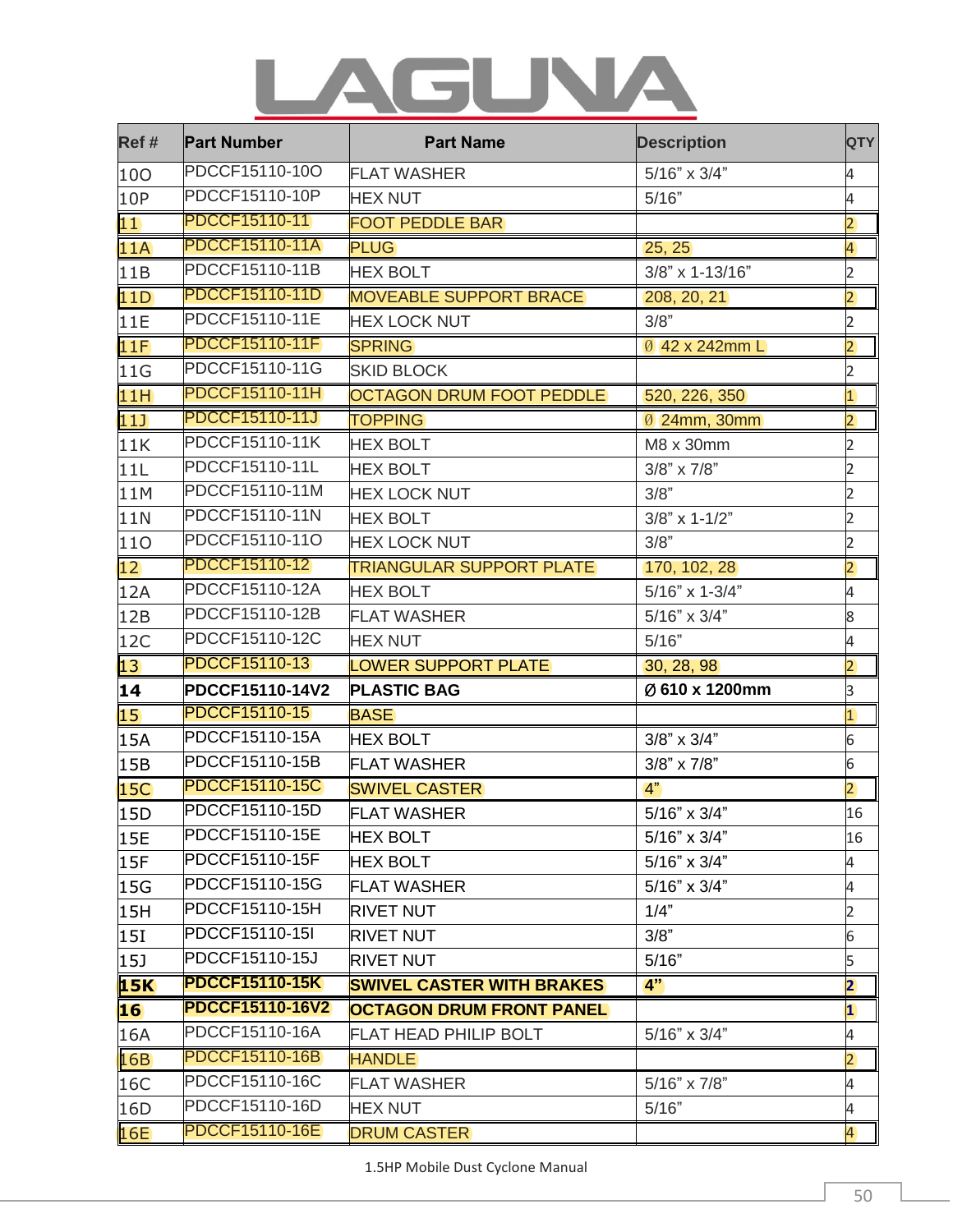## LAGUNA

| Ref #      | <b>Part Number</b>      | <b>Part Name</b>                                    | <b>Description</b>  | <b>QTY</b>              |
|------------|-------------------------|-----------------------------------------------------|---------------------|-------------------------|
| 16U        | PDCCF15110-16U          | <b>HEX BOLT</b>                                     | 5/16" x 3/4"        | 16                      |
| 16F        | PDCCF15110-16F          | <b>FLAT WASHER</b>                                  | $5/16" \times 3/4"$ | 32                      |
| 16G        | PDCCF15110-16G          | <b>HEX NUT</b>                                      | 5/16"               | 16                      |
| 16H        | <b>PDCCF15110-16HV2</b> | <b>OCTAGON DRUM BACK PANEL</b>                      |                     | $\overline{\mathbf{1}}$ |
| 16K        | <b>PDCCF15110-16K</b>   | <b>LEFT SIDE PLATE</b>                              |                     | $\overline{1}$          |
| 16L        | <b>PDCCF15110-16L</b>   | <b>RIGHT SIDE PLATE</b>                             |                     | $\overline{1}$          |
| 16M        | <b>PDCCF15110-16M</b>   | <b>CARRIAGE BOLT</b>                                | $1/4$ " x $1/2$ "   | 6                       |
| 16N        | PDCCF15110-16N          | <b>FLAT WASHER</b>                                  | $1/4$ " x 1"        | 6                       |
| 160        | PDCCF15110-16O          | <b>HEX NUT</b>                                      | 1/4"                | 6                       |
| 16P        | <b>PDCCF15110-16PV2</b> | <b>OCTAGON DRUM BASE PANEL</b>                      |                     | $\overline{\mathbf{1}}$ |
| 16R        | PDCCF15110-16R          | <b>WINDOW</b>                                       |                     | $\mathbf{1}$            |
| 16S        | <b>PDCCF15110-16S</b>   | <b>TRUSS HEAD PHILIP FLAT POINT</b><br><b>SCREW</b> | $M3x$ 6mm           | $ 22\rangle$            |
| 16T        | PDCCF15110-16T          | <b>CAP NUT</b>                                      | M3                  | 22                      |
| 16Q        | PDCCF15110-16Q          | <b>THREAD BOLT</b>                                  | M4 x 12mm           | 10                      |
| 17         | PDCCF15110-17           | <b>INTAKE CYLINDER</b>                              |                     | $\overline{1}$          |
| 17A        | PDCCF15110-17A          | <b>HEX BOLT</b>                                     | 5/16" x 5/8"        | 4                       |
| 17B        | PDCCF15110-17B          | <b>FLAT WASHER</b>                                  | $5/16" \times 3/4"$ | 4                       |
| 18         | <b>PDCCF15110-18</b>    | <b>CYCLONE BARREL</b>                               | $5/16" \times 3/4"$ | $\overline{1}$          |
| 18A        | PDCCF15110-18A          | <b>HEX BOLT</b>                                     | $5/16" \times 3/4"$ | 12                      |
| <b>18B</b> | <b>PDCCF15110-18B</b>   | <b>FOAM TAPE</b>                                    | $3x$ 6mm $x$ 10M    | $\overline{1}$          |
| 18D        | <b>PDCCF15110-18D</b>   | <b>CYCLONE FUNNEL</b>                               |                     | $\overline{1}$          |
| <b>18E</b> | PDCCF15110-18E          | <b>FLAT WASHER</b>                                  | $5/16" \times 3/4"$ | 12                      |
| <b>18F</b> | PDCCF15110-18F          | <b>HEX BOLT</b>                                     | $5/16" \times 3/4"$ | 12                      |
| 18G        | PDCCF15110-18G          | <b>FLAT WASHER</b>                                  | 5/16" x 3/4"        | 24                      |
| 18H        | PDCCF15110-18H          | <b>HEX NUT</b>                                      | 5/16"               | 12                      |
| 19         | PDCCF15110-19           | <b>OCTAGON DRUM LID</b>                             |                     | $\overline{1}$          |
| 19A        | PDCCF15110-19A          | <b>HEX BOLT</b>                                     | 5/16" x 3/4"        | $6\overline{6}$         |
| 19B        | PDCCF15110-19B          | <b>FLAT WASHER</b>                                  | $5/16" \times 3/4"$ | 12                      |
| 19C        | PDCCF15110-19C          | <b>HEX NUT</b>                                      | 5/16"               | 6                       |
| 19D        | PDCCF15110-19D          | <b>PLUG</b>                                         | <b>MSP-16</b>       | 1                       |
| 19E        | PDCCF15110-19E          | <b>NUT</b>                                          | <b>AGL-16</b>       | $\mathbf{1}$            |
| 19F        | <b>PDCCF15110-19F</b>   | <b>RUBBER GASKET</b>                                | 1400mm              | $\overline{\mathbf{1}}$ |
| 20         | PDCCF15110-20           | <b>BAND CLAMP</b>                                   | Ø 400mm             | $\overline{1}$          |
| 20A        | <b>PDCCF15110-20A</b>   | <b>SPRING BAND CLAMP</b>                            | Ø 400mm             | $\overline{1}$          |
| 21         | PDCCF15110-21           | <b>ROTATION HANDLE</b>                              |                     | $\overline{\mathbf{1}}$ |
| 21A        | PDCCF15110-21A          | <b>HEX LOCK NUT</b>                                 | 3/8"                | 1                       |
| 21B        | PDCCF15110-21B          | <b>FLAT WASHER</b>                                  | $3/8" \times 7/8"$  | $\mathbf{1}$            |
| 22         | PDCCF15110-22           | <b>ROTATION CRANK</b>                               | 210, 35, 4.5t       | $\overline{1}$          |
| 22A        | PDCCF15110-22A          | <b>HEX BOLT</b>                                     | $5/16" \times 3/4"$ | $\mathbf{1}$            |
| 22B        | PDCCF15110-22B          | <b>FLAT WASHER</b>                                  | 5/16" x 1-3/16"     | $\mathbf{1}$            |

1.5HP Mobile Dust Cyclone Manual